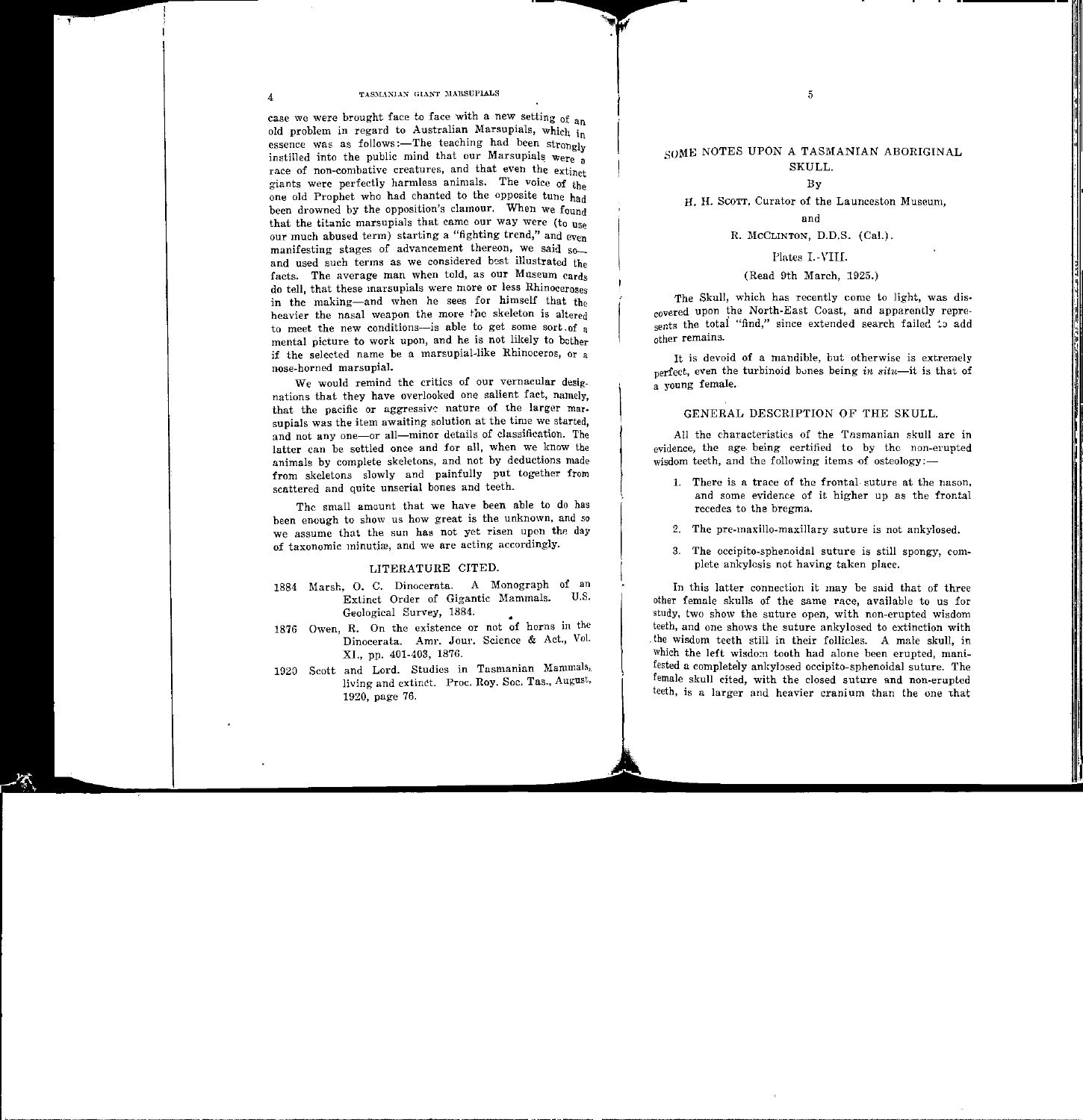forms the subject of our paper, but is beyond all doubt that of a female, being in point of fact No. 26 of Prof. R. J. A Berry's Atlas.

In our skull under review we find the inion slightly developed, but rather less so than obtains in the other female skulls used for comparison. It seems reasonable to suppose that the protrusion of the skull in this region  $\frac{1}{\text{was}}$ both an age and a sex character. Upon the right side there is a parieto-squamosal ossicle 25 mm. long; it is quite loose. No epipteric appears upon this side, although one is present upon the left.

The most striking instance of wormian ossicles found in this skull is that of a divided "Inca bone," the  $t_{\text{wo}}$ moieties of which are similar in outline, their shape being cordate. There is an ossicle upon the right side of the skull, situated in the Lambdoidal, slightly below the last parietal contribution to that suture. This is not exactly duplicated upon the left side, but rather higher up, the parietal thrusts a bony dart into the occipital. Again, upon the right side an ossicle occupies the squamosal notch. Upon this side, therefore, there are three ossicles directly relating to the squamosal ("temporal") element. The most interesting of the eight old ossific centres, active in this skull, has yet to be called attention to, namely, one found in the right orbit. This is a minute island of bone in the osplanum. slightly anterior to its junction with the sphenoid, in short, the so-called "orbital process of the sphenoidal turbinate "bone," known at times to appear in the skulls of lowly races. Osteologically, we are here dealing with a last relic of the external plate of the old pre-frontal. The styloid processes were not ankylosed to their respective bases (the tympano-hyals), and may not have even been ossified, but in any case they are missing, and the squamosal piers manifest the condition of articulation by syndesmosis with the £tylo-hyals. Such conditions point to immaturity.

#### THE TEETH.

The palate of this truly primitive human being is a perfect horse-shoe shaped cavity, and the lingual aspect of the tooth line slightly widens as it goes backward, and is. thus in marked contrast to that which obtains in the higher *ape-Troglodytes gorilla-in* which the tooth line is absolutely straight in antero-posterior extension. This posterior extension of the palate is in direct relation to the added width

 $\ddot{\phantom{a}}$ 

of the face, and, all things being even, should not strongly alter the points of contact of the several teeth as the evolution of the human race proceeded. The Dentist of today, however, finds that the blending of races by intermarriage and the inherited effects of disuse, have both changed the character of the palate and altered the dental points of contact-essentially for the worse! In these circumstances a primitive skull, such as that before us, is of great value as an indication of the racial base line upon which modern complex conditions have been reared. In the gorilla the points of contact of the five cheek teeth are practically *central* and *even*, but in the primitive human. the widening out of the palate rolled these points slightly to the labial aspect, the pivot point being the posterior surface of the last pre-molar. It seems reasonable to suppose that degeneration of the human palatal conditions would 'tend to reverse this outward thrust, and that, as a natural result, the present-day contracted and distorted palate would follow. In a word, the complex man of to-day—the sum total of all antecedent individuals-reverts to a period of racial history in which he first began to make human history, as such, and departed from the anthropoid apes in his long upward climb. An examination of the second molars of this skull shows that the lingual cusps are higher and more worn than the labial ones, which is exactly what might be expected if the outward thrust of the tooth line was more strongly marked at the alveolar line than it was at the floor of the palate. Put in another way, the maxillary walls of the palate bent outwards at a more rapid rate than the maxillary moieties, that constituted the floor of the palate, increased in width. The reversion of one, or both, of these osteological changes, together with characters later acquired through alterations of diet, are the potent factors in abnormal human dentition to-day. In conclusion, it may be said that "Cobia," the lowest and most debased of Tasmanian Natives, has a palate that makes a nearer approach to that of the gorilla than any other Native's skull available to us for study.

#### THE ORAL CAVITY.

The oral cavity is large, with a well-formed round arch; the vault is ample, but nearly flat. All the bony elements that enter into the formation of the cavity are regular in outline and well defined. The articular sutures are clearly marked. In the median suture, distad of the interproximal space of the central incisor, lies the anterior palatine for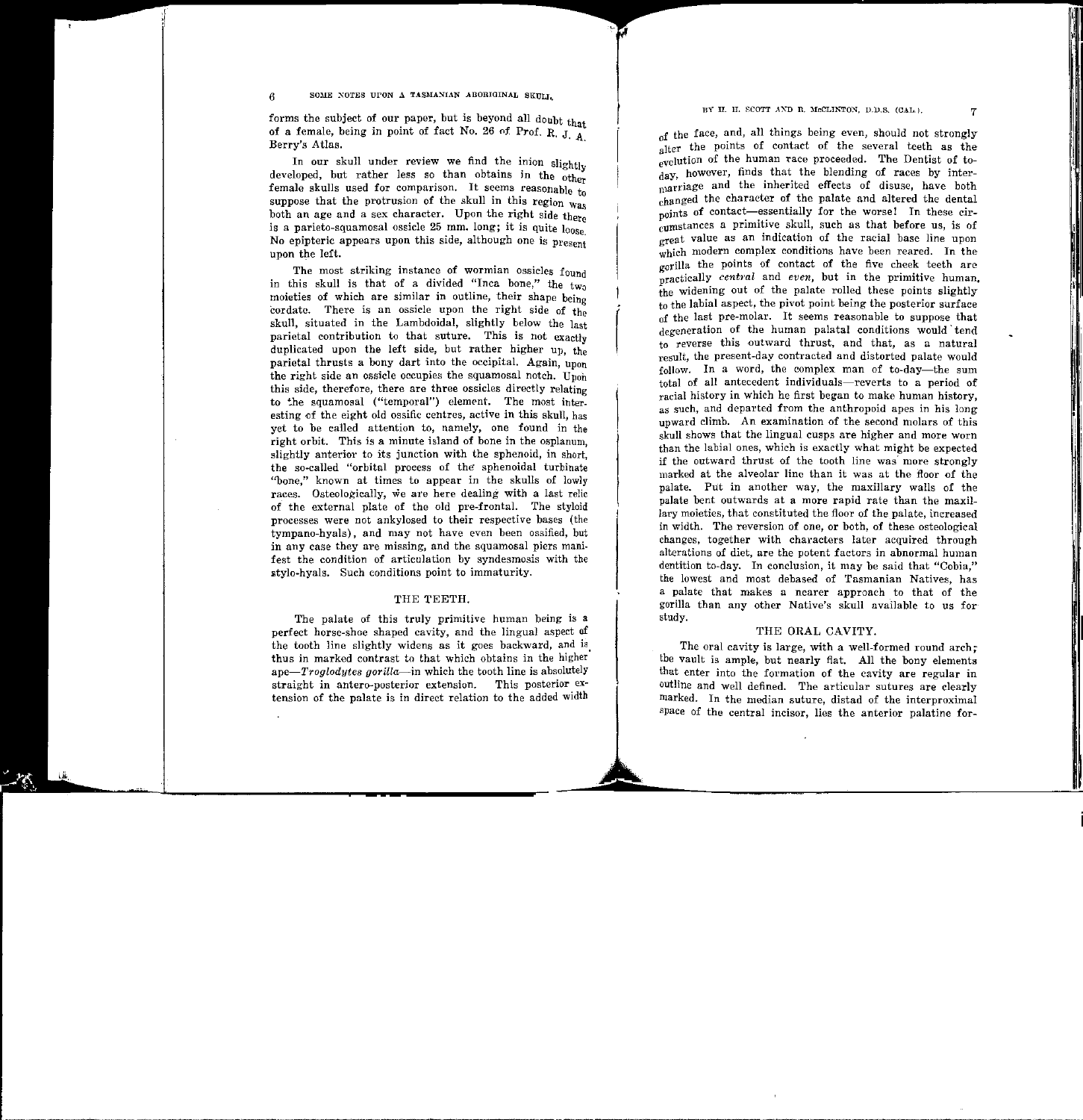amen, a single, large aperture, and, therefore, in contra. distinction to the conditions that obtain in skulls of  ${}_{\rm th}$ . higher races, where it usually appears as a group of  $f_{00r}$ . foramina. Immediately behind this foramen is the suture of the incisive bone-which pre-maxillary suture extends across the junction of the maxo-maxillary for about 5 mm. upon either side. The maxillo-palatine suture is to be noted in the item of its left branch leaving the central line 4 nm. earlier than the right moiety. The posterior palatine canals are large, and occupy a position approximately centrad of the last-named suture. Several accessory palatine foramina exist behind them. The general surface of the maxillary is rough, and penetrated by a number of minor foramina;  $_{\text{also}}$ here and there, the outer table of the bone is raised into projecting points and ridges. The most marked instances of the latter arc to be found near the maxillo-palatine suture just in line with the posterior palatine canals. Externally, the maxillary bone conforms to the outline of the arch, its surface being alternately grooved and ridged in a vertical direction, thus indicating the rooting of the six anterior teeth and the two pre-molars. We note also that here, as within the arch, numerous foramina penetrate the alveolar rims. Several nutrient foramina are also to be found upon the facial portion of the maxillary, centrad of its junction with the malar. Reverting to the palatine areas again, we may note that- the right internal pterogoid plate ends in a wellmarked hamular process; mutilation has unfortunately robbed the skull in this respect upon the left side.

## TEETH.

The skull is abnormal in having 17 teeth *in situ,* 14 being those duly erupted during life, and the remainder are in their respective dental follicles. The, third pair of molars were upon the eve of eruption, the over-lying bone havingbeen fully absorbed. The abnormal molar, which is situated .upon the left side about half-way up the zygomatic surface of the maxillary, is apparently imperfectly calcified, its surface is soft and crenated. With the exception of the two central incisors, which are slightly rotated towards the median line, all the teeth present a beautiful curve, the individual teeth taking their places with unerring accuracy, and with perfection as to points of contact. The incisors, which taper in outline, have broad cutting edges-sides that taper to a small rounded neck; the mesial sides mark



||<br>|-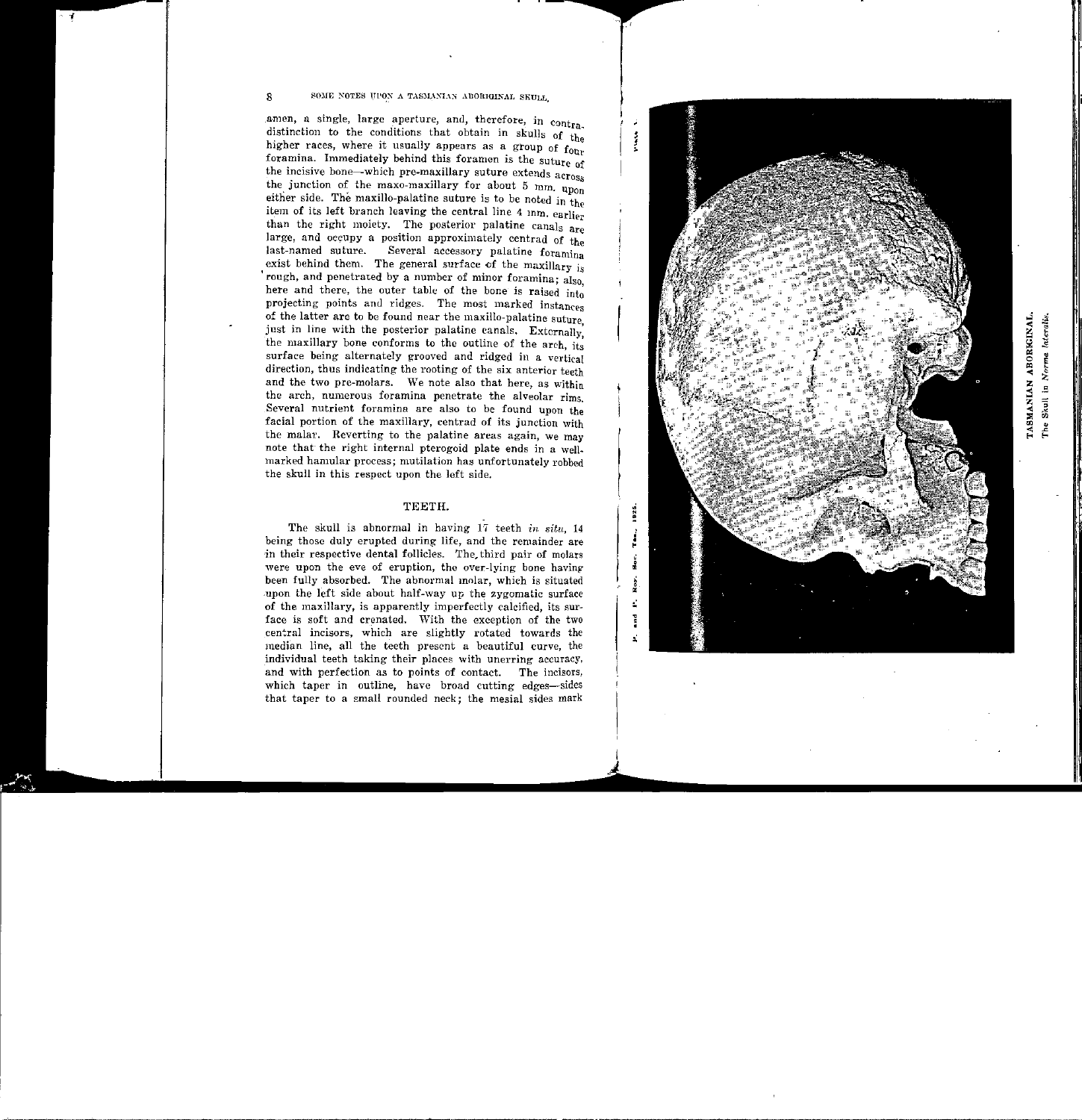$\pmb{\cdot}$ 



TASMANIAN ABORKINAL. The Skull in Norma facialis.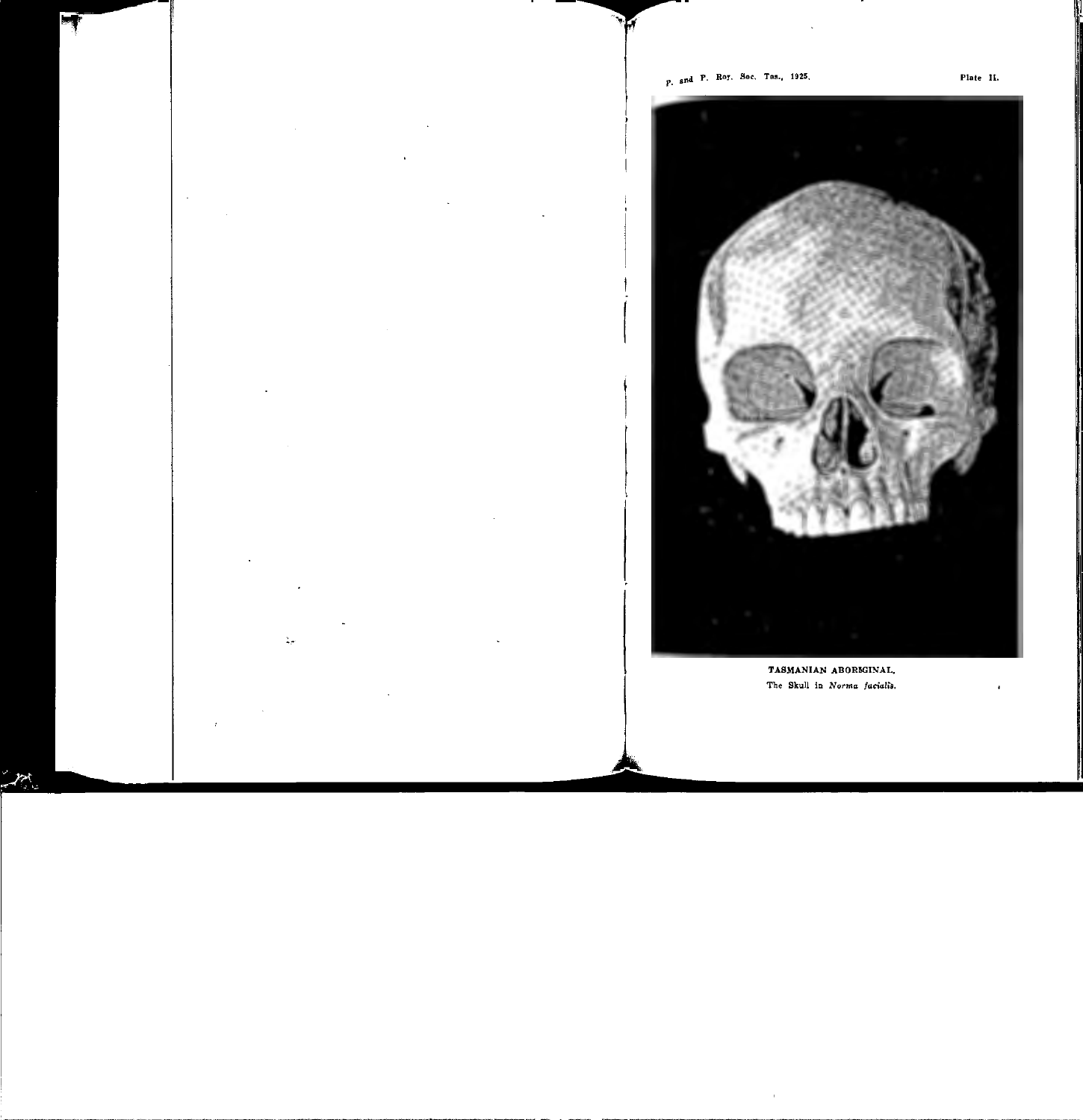

TASMANIAN ABORKGINAL. The Skull in Norma occipitalis.

 $\bar{\xi}$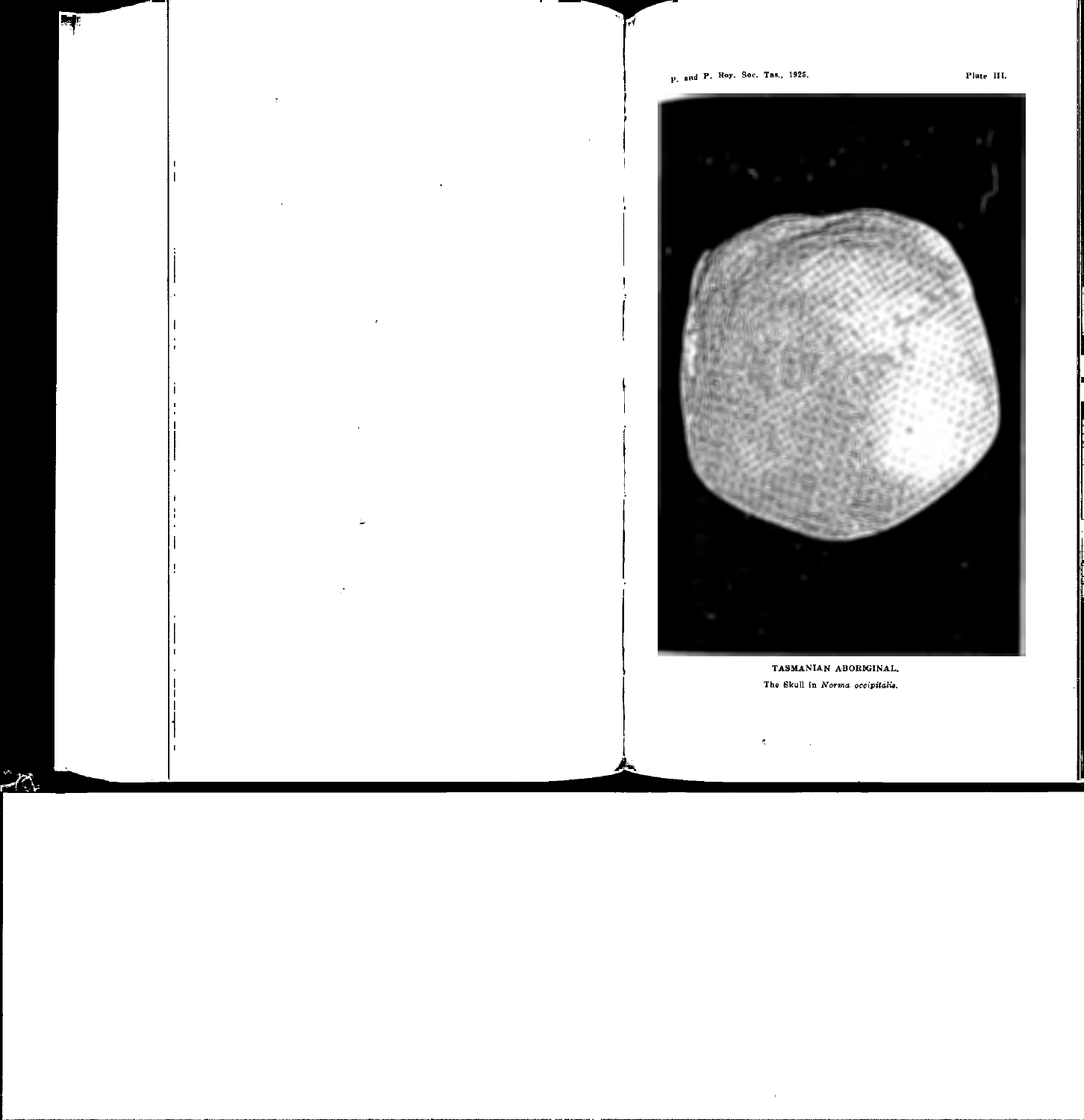

TASMANIAN ABORIGINAL. The Skull in Norma basalis.

ш.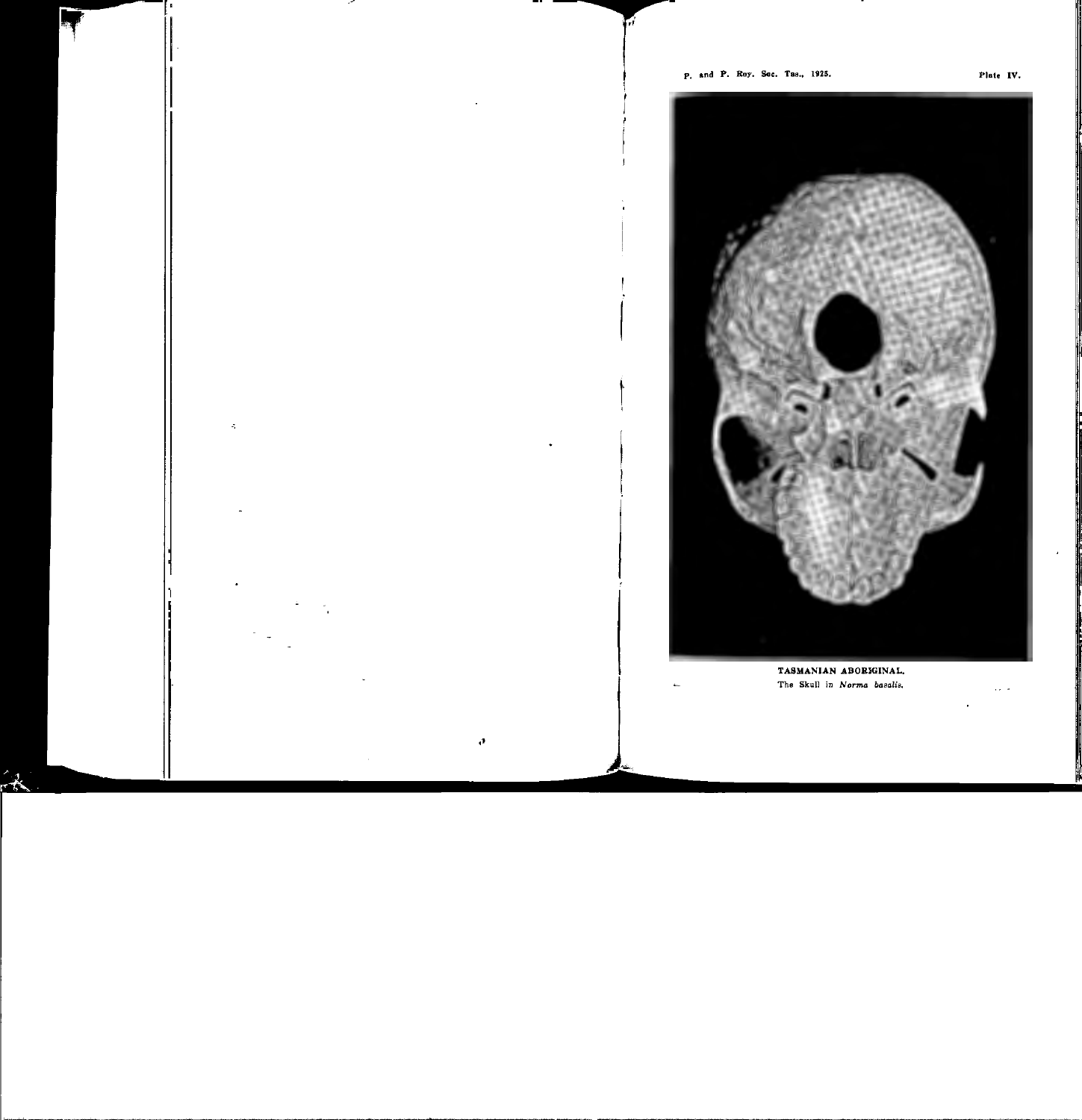$\mathbf{r}$ 





## TASMANIAN ABOREGINAL.

Skiograph of the Skull in Norma lateralis.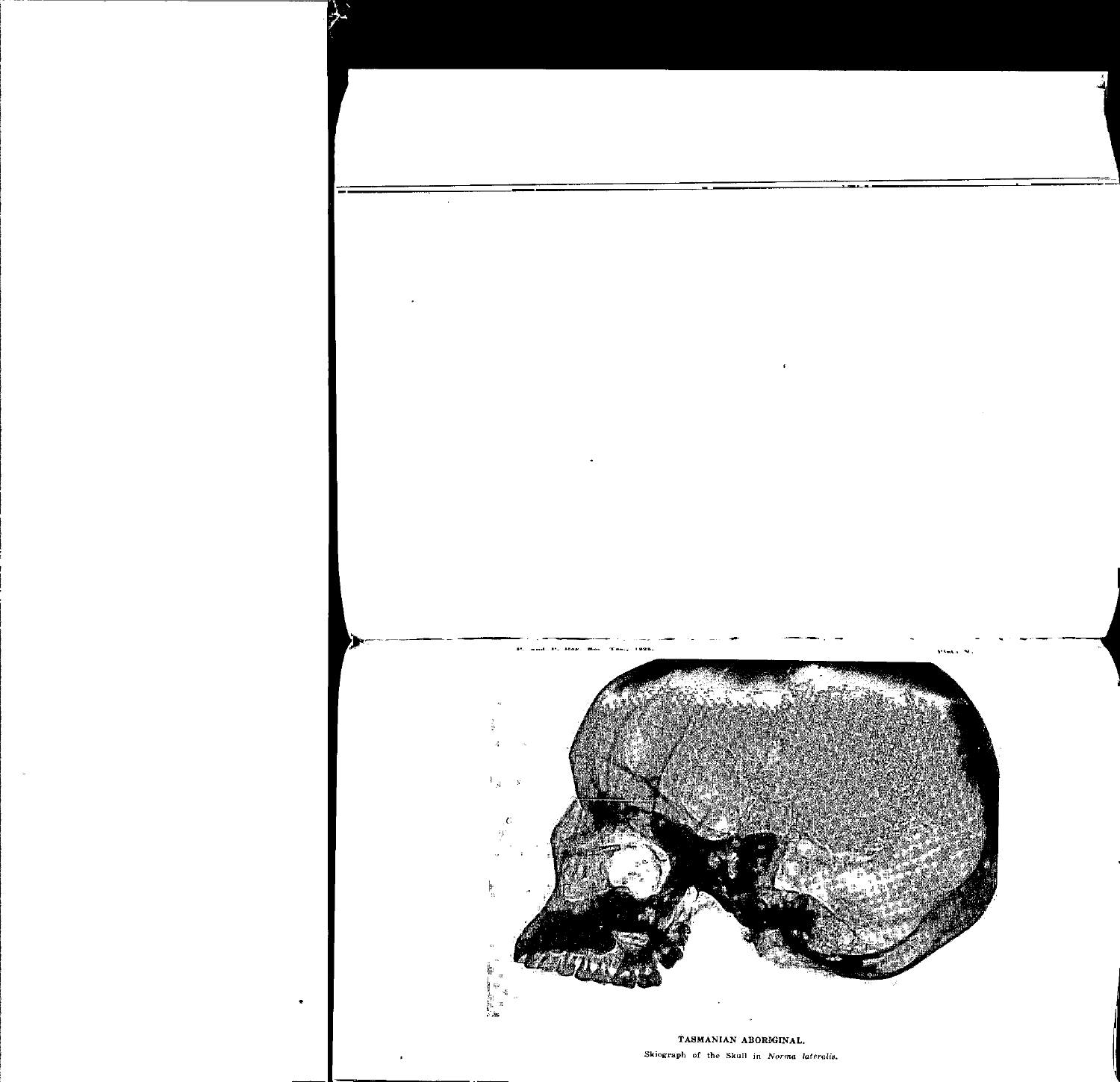Plate VI.



TASMANIAN ABOREGINAL. Skiograph of the Skull in Norma facialis.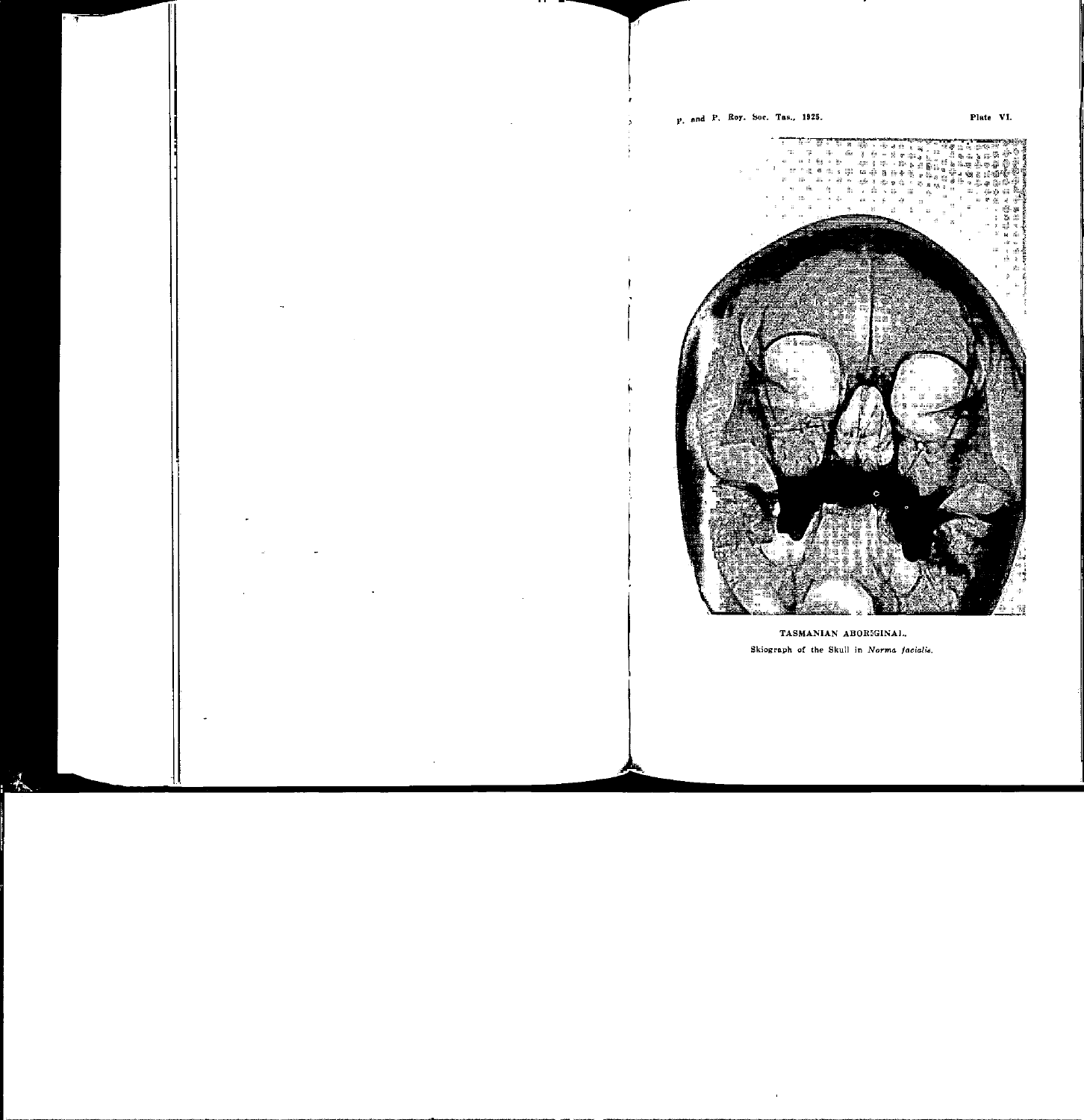

TASMANIAN ABOREGINAL. Skiograph of the Skull in Norma basalis. (Complete view.)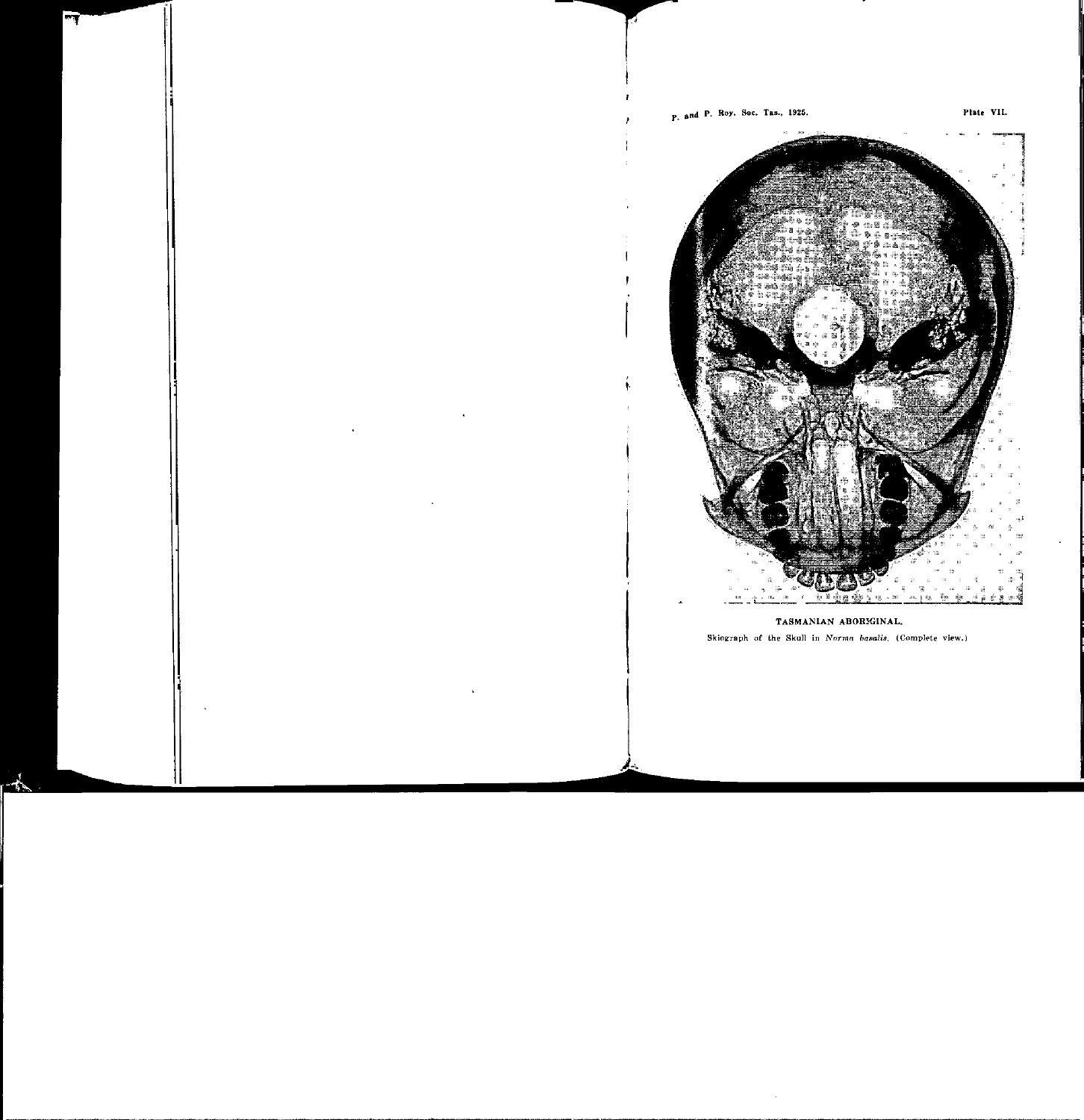

## TASMANIAN ABORKGINAL.

Skiograph of Palate and Teeth. (Viewed in Norma basalis.)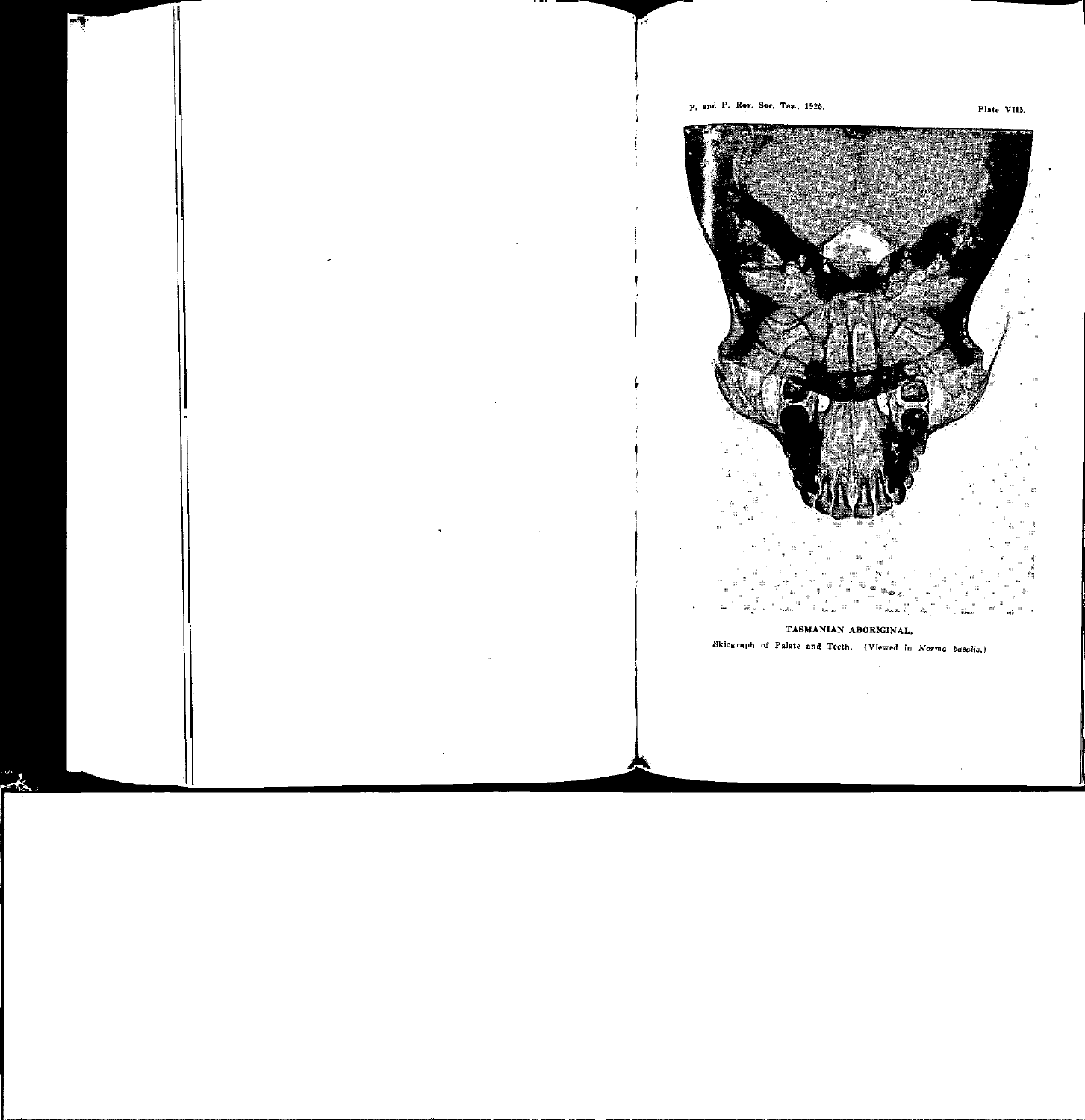the sharpest angle with the plane of occlusion. Upon both incisors and pre-molars the developmental marks may still be traced, although the effects of action upon coarse food have started to become manifest. Upon the left hand side  $\frac{1}{\alpha}$  the arch, with the mesial angle of the left central incisor as a starting point, the plane of occlusion bears away from the normal about 5 degrees in a graceful curve, and does not become normal again until we reach the second premolar-effects incidental to excessive chewing upon this side.  $T_{\text{The lateral incisor shows a deep indentation upon its cutting}}$ edge. The lingual surfaces of all the teeth are highly  $_{\text{pol}}$  ished as the natural result of correct usage. The premolars and the first molars upon both sides show the effects of attrition, but the second molars (although well polished) only show wear upon the lingual cusps. With the exception of the abnormal fourth molar, all the teeth are physically  $\frac{1}{\text{perfect}}$ , and without structural defects such as commonly obtain among the white races of to-day. The radiographs show large pulp canals in all the teeth, and an absence of bone absorption; in a general way, these data indicate youth. The rooting of the teeth is as follows:-Incisors single rooted, pre-molars double rooted, first molars triple rooted, while the roots of the second molars are drawn to a point. This latter is to be regarded as a special provision of nature to allowof the mutual adjustment of the occlural surface to conform to the curve of occlusion, and thus assist the act of food mastication. The gingival surfaces are all healthy, and devoid of any pathological conditions such as follow upon the ravages of pyorrhœa. In conclusion, it may be stressed that the vigorous jaw action incidental to the grinding of coarse food called. out such a rich supply of blood as to fully nourish the teeth, and much of their perfect condition may be directly traced to this important factor.

After the above notes had been written Dr. William K. Gregory's work upon the Origin and Evolution of Human Dentition became available to us, and we notice that upon page 421 he figures (after Keith) a Tasmanian palatal arch, and compares it with that of a Mousterian Youth and certain primitive apes. As our photographs will show, the arch we are dealing with is much nearer to that of the Mousterian than it is to the Tasmanian outline he re-produces. In this eonnection we also desire to record the fact that four female and six male skulls available to us all *agree in having palatal arches of this type, but that an eleventh skull (that of*